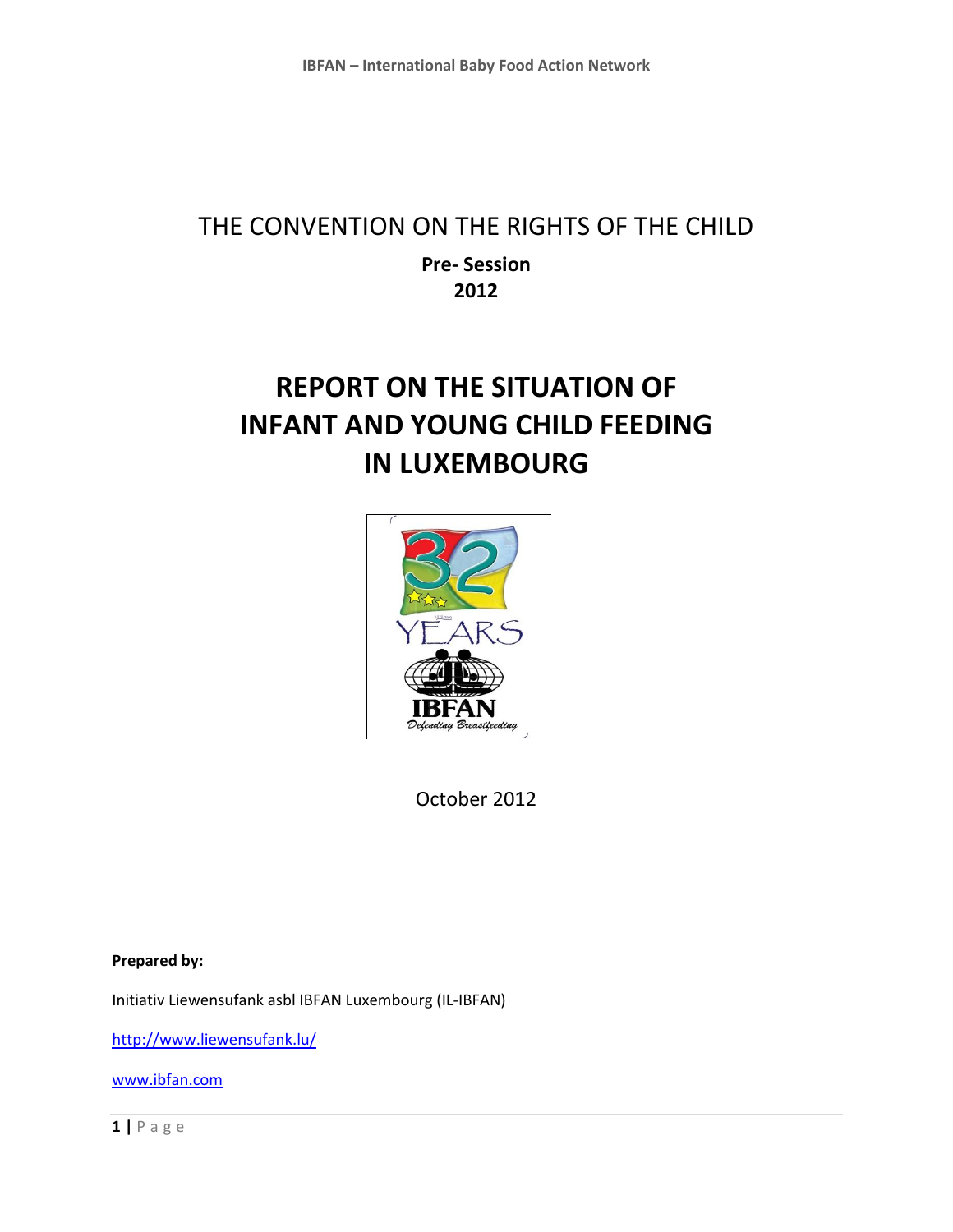### **1) General points concerning reporting to the CRC**

In 2013, the CRC Committee will review Luxembourg's combined  $3<sup>rd</sup>$  and  $4<sup>th</sup>$  periodic report.

At the last review in 2005 (session 38), IBFAN presented a report on the state of breastfeeding prepared by Initiativ Liewensufank. In its last [Concluding Observations,](http://www.unhchr.ch/tbs/doc.nsf/%28Symbol%29/CRC.C.15.Add.250.En?Opendocument) the CRC Committee made no recommendation related to *breastfeeding and related issues. At the first review the Committee made a recommendation:*

**« 36. Le Comité recommande que l'Etat partie réalise une étude globale visant à identifier les raisons pour lesquelles le taux d'allaitement chute au-delà du premier mois après la naissance. Il recommande également d'allonger la durée du congé de maternité, d'entreprendre des efforts soutenus tendant à faire connaître au public - en particulier aux nouveaux parents - les avantages de l'allaitement, et d'adopter, au besoin, diverses autres mesures pour contrebalancer toute incidence négative sur le plan de l'emploi pour les femmes souhaitant continuer à allaiter leurs enfants plus longtemps. Enfin, le Comité recommande que l'Etat partie intensifie ses efforts visant à promouvoir le respect du Code international de commercialisation des substituts du lait maternel. »**

### **2) General situation concerning breastfeeding**

#### *General data*

| Number of children <sup>1</sup>                              |               |
|--------------------------------------------------------------|---------------|
| under 12 months                                              | around 6000   |
| under 2 years                                                | 12 000        |
| under 5 years                                                | around 30 000 |
|                                                              |               |
| Fetal mortality rate <sup>2</sup>                            | 2,8/1000      |
| Neonatal mortality rate ( $0-27 \text{ days}$ ) <sup>2</sup> | 2/1000        |
| Maternal mortality rate <sup>2</sup>                         | 7,3/100.000   |
|                                                              |               |
| Babies born by cesarean section <sup>3</sup>                 | 32%           |

#### *Breastfeeding data (national survey of 2008)*

| Initiation to breastfeeding                                                                               | 90,3 %(2008) |
|-----------------------------------------------------------------------------------------------------------|--------------|
| Initiation of breastfeeding in healthy, term infants                                                      | 91.4%        |
| Mean exclusive breastfeeding from birth to end of $\vert$ 64 %; (it is higher in baby-friendly hospitals) |              |
| maternity hospital stay                                                                                   |              |

<sup>&</sup>lt;sup>1</sup> [www.statec.lu](http://www.statec.lu/)

 $\overline{\phantom{a}}$ 

<sup>2</sup> www.europeristat.com

<sup>&</sup>lt;sup>3</sup> Data by Initiativ Liewensufank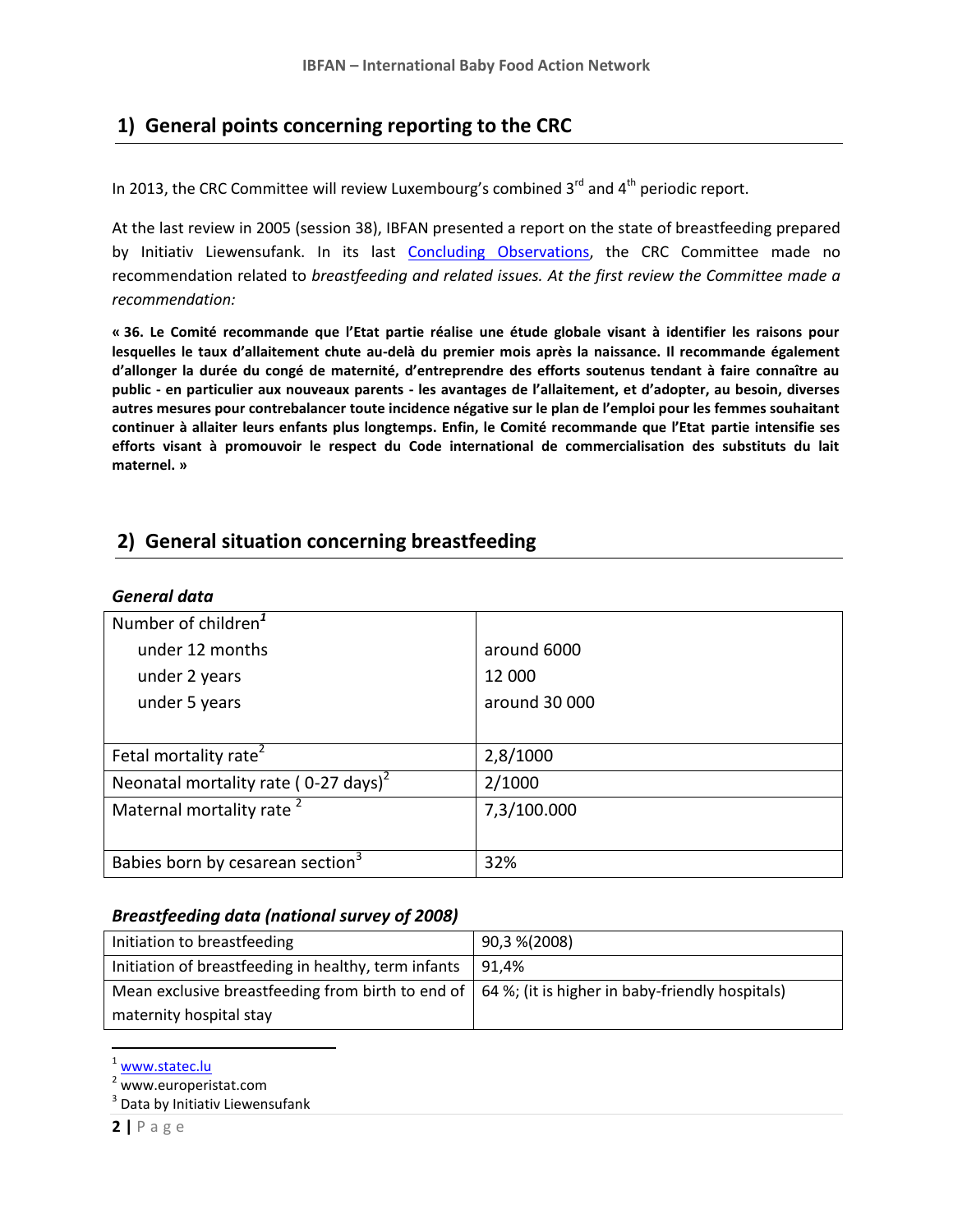| Exclusive breastfeeding at           |               |
|--------------------------------------|---------------|
| 4 months                             | 26 %          |
| 6 months                             | 6%            |
| breastfeeding at                     |               |
| 0 months                             | 90.3%,        |
| 4 months                             | 45%,          |
| 6 months                             | 41%           |
| Continued breastfeeding at 12 months | 11,8%         |
| Complementary feeding at 6 months    | no data       |
| Mean duration of breastfeeding       | not available |

Compared to data from the 2001-2002 survey (with a different methodology) the initiation rate went up from 87,7 to 90,3%.

The exclusivity of breastfeeding went down from 35% in 2001 to 30% in 2008 at 4 months and from 10% at 6 months to 6% in 2008.

The overall breastfeeding rate went down from 52% at 4 months in 2002 to 45% in 2008 and at one year from 14,3% to 11,8%.

In the survey of 2008, 63% of the mothers who have stopped breastfeeding have indicated that they would have liked to breastfeed longer. This is a clear indication that they didn't get the support needed.

The medical doctors show resistance to receiving breastfeeding training but they are the ones who are mostly in contact with the mothers and who recommend formula supplementation instead of support for exclusive breastfeeding.

The survey of 2008 showed that caesarean sections have a negative impact on breastfeeding duration. The caesarean section rate is actually over 30%.

### **3) Government efforts to encourage breastfeeding**

#### **National measures:**

There has been an action plan on breastfeeding from 2006 to 2011 and a new one from 2011 to 2015. This action plan has no budget attached so that the implementation of the actions is limited. Free breastfeeding leaflets are printed by MoH and distributed through NGOs and maternity hospitals.

#### **Specific information concerning the International Code of Marketing of Breastmilk Substitutes:**

The International Code of Marketing of Breastmilk Substitutes is not enforced in Luxemburg, only the EC directive (*EU Directive 2006/141/EC on infant formulae and follow-on formulae)* is implemented. This means that complementary food is labelled as suitable from 4 months onwards which undermines exclusive breastfeeding up to 6 months as recommended in the national action plan and by WHO.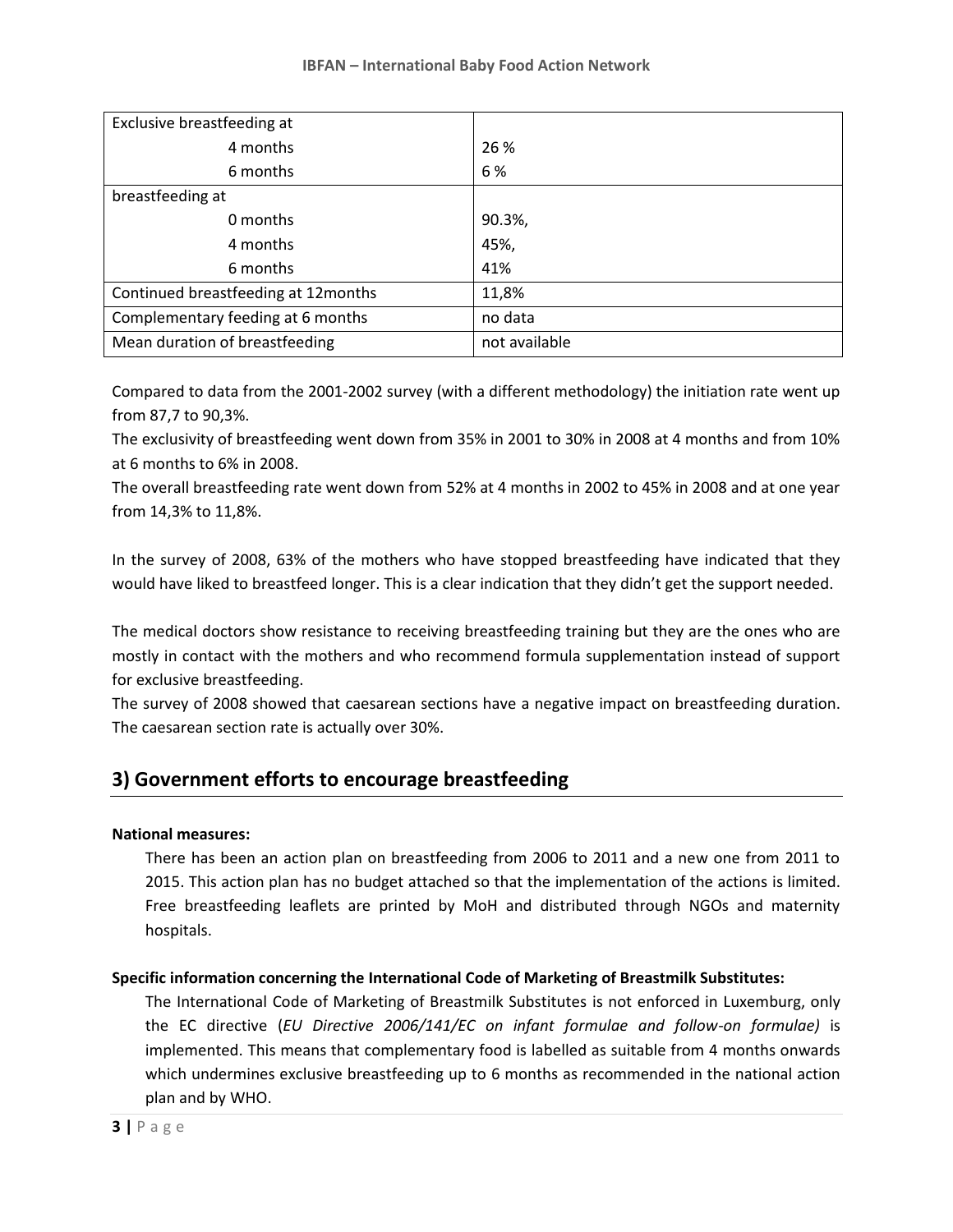There is no official monitoring mechanism in place. IL-IBFAN is doing some monitoring but their complaints get no responses.

Free samples can still be found in paediatric offices.

#### **Training programmes on breastfeeding and related issues**:

The baby-friendly hospitals have trained their staff. Other hospitals have had training too without information on quantity and quality.

Doctors have not enough knowledge on breastfeeding but are resistant to breastfeeding training. This undermines breastfeeding support as they are the first contact persons for mothers in a context of highly medicalized environment.

Even trained health professionals are falling back into bad routines and practices. The current lack of time for breastfeeding support in a maternity hospital due to staff shortages makes a good breastfeeding start difficult.

### **4) Baby Friendly Hospital Initiative (BFHI)**

- Luxemburg has 4 maternity hospitals. 2 of them are BFHI , last international audit for one was in 2009 and for the other in 2010 (re-auditing planned in 2013 and 2014)
- 50% of births occur in BF Hospitals,
- The funding for the coordination of the BFHI is very limited and unsecure from year to year.

### **5) Maternity protection for working women**

- The proportion of working women in Luxemburg is 75 % for the age group 25-49. 40% of working women were working part time in 2009.
- Maternity leave is for all women who have a job contract in any form. The duration of maternity leave is 8 weeks before birth and 8 weeks after birth, the prenatal leave that a mother has missed due to premature birth is added to the postnatal leave. A breastfeeding women or a mother with multiples or with a premature baby can get 4 weeks more of paid maternity leave after presenting a certificate from a doctor.
- Benefits are amounting to 100 % of basic salary and are paid by the health insurances which are then reimbursed by the state. However, maternity leave benefits are only paid to those who have paid social insurance for at least six months during the year before the maternity leave, this excludes women with short temporary contracts from those benefits.
- The law provides breastfeeding breaks of twice 45 minutes after presenting a medical certificate for the whole duration of breastfeeding. They are paid by the employer. This explains why certain women feel pressured not to ask for the breaks or not taking them for the entire breastfeeding period. (Code du travail art L331-337)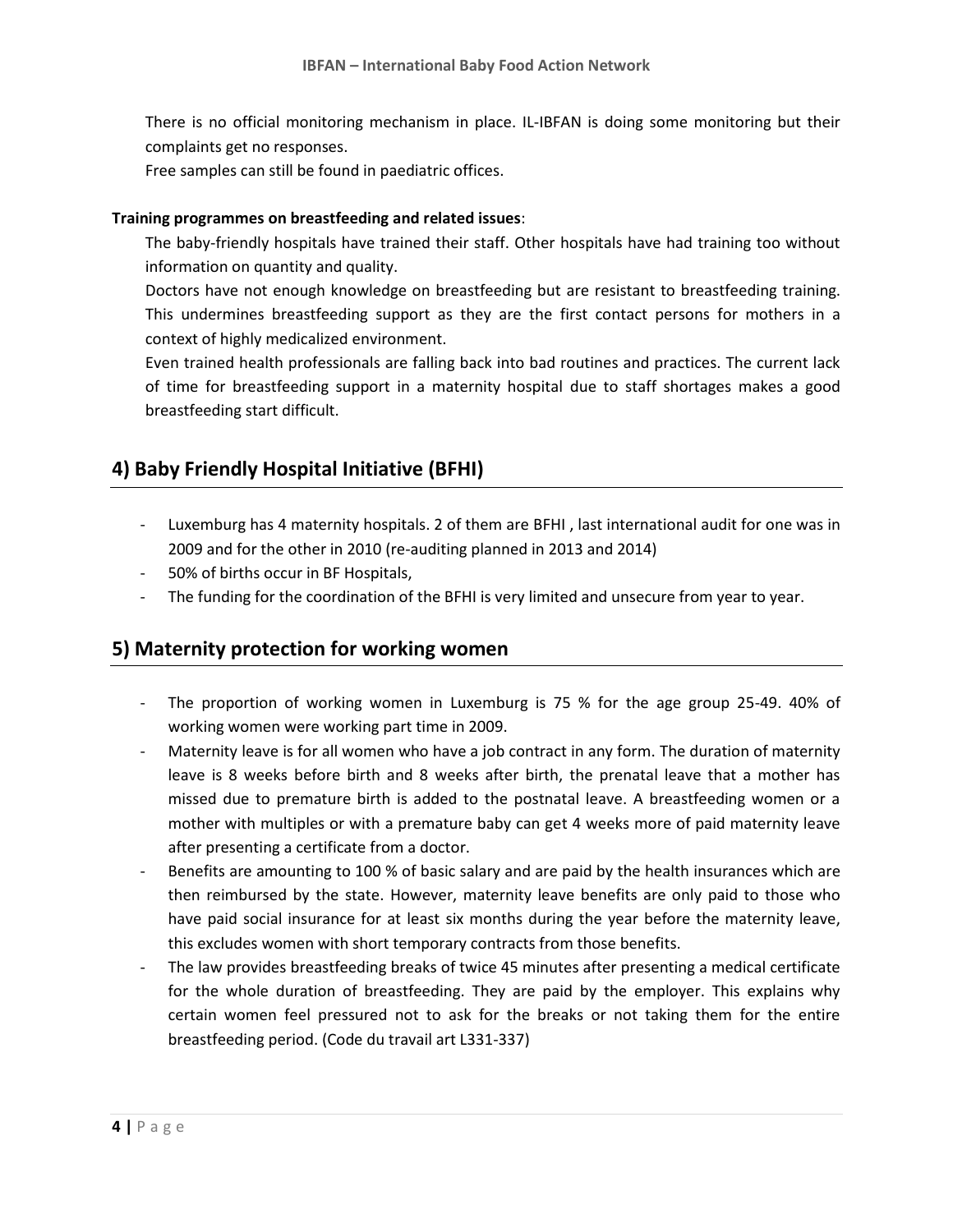- Working mothers and fathers have a right each to six months of paid parental leave (amount of benefits nearly equals minimal wage in Luxemburg) to be with their child. The conditions for this leave exclude those with temporary contracts or changing employers.
- Luxemburg has ratified the ILO Convention 183, 2000.

### **6) HIV and infant feeding**

- The prevalence of HIV/AIDS in Luxemburg is 0.3 % of population aged 15-49.
- There is no specific policy on infant feeding and HIV/AIDS, as Luxemburg is considered a safe country for feeding a baby with breast milk substitutes, HIV positive mothers are advised not to breastfed, others options or choices will not be explained or made available.

### **7) Obstacles and recommendations**

#### *The following obstacles/problems have been identified:*

- Non-supportive environment for breastfeeding mothers by family and doctors. The decision to breastfeed is still considered as a lifestyle choice rather than a health issue.
- Not enough support to women by breastfeeding counsellors and midwifes.
- Paediatricians lack information on the physiology of breastfeeding and many doctors resist training on breastfeeding.
- Paediatricians are recommending supplementation of breastfeeding with infant formula instead of helping to solve the underlying problem or referring women to a trained lactation counsellor or a midwife.
- Relatively short maternity leave, especially after birth.
- Temporary contracts, which are more and more frequent, exclude men and women from paid leave options to stay with their child. Many women fall into this category, leaving them unqualified for benefits. Women who do not qualify for maternity/parental benefits cannot afford to take adequate leave from paid work.
- EU directive and national law allowing complementary food to be labelled as suitable at 4 months.
- The implementation of the International Code and of the national law based on EU directive is not monitored.